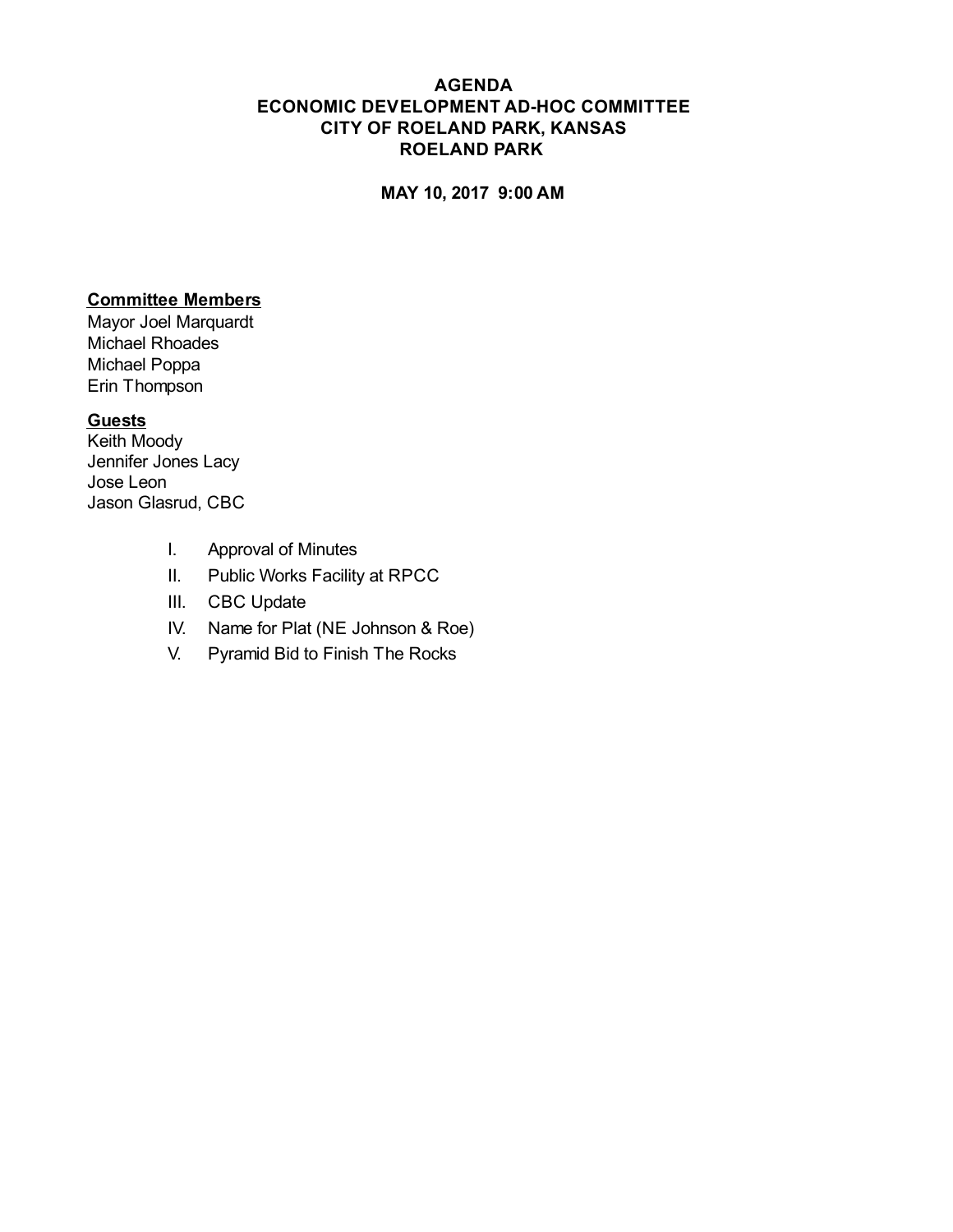**Item Number: Agenda Items- -I. 5/10/2017**



## **City of Roeland Park**

Action Item Summary

| 5/10/2017                  |
|----------------------------|
|                            |
|                            |
| <b>Approval of Minutes</b> |
| <b>Discussion</b>          |
|                            |

## **Recommendation:**

#### **Details:**

Minutes attached

Financial Impact

| Amount of Request:          |                         |  |
|-----------------------------|-------------------------|--|
| Budgeted Item?              | <b>Budgeted Amount:</b> |  |
| Line Item Code/Description: |                         |  |

Additional Information

How does item relate to Strategic Plan?

How does item benefit Community for all Ages?

#### **ATTACHMENTS:**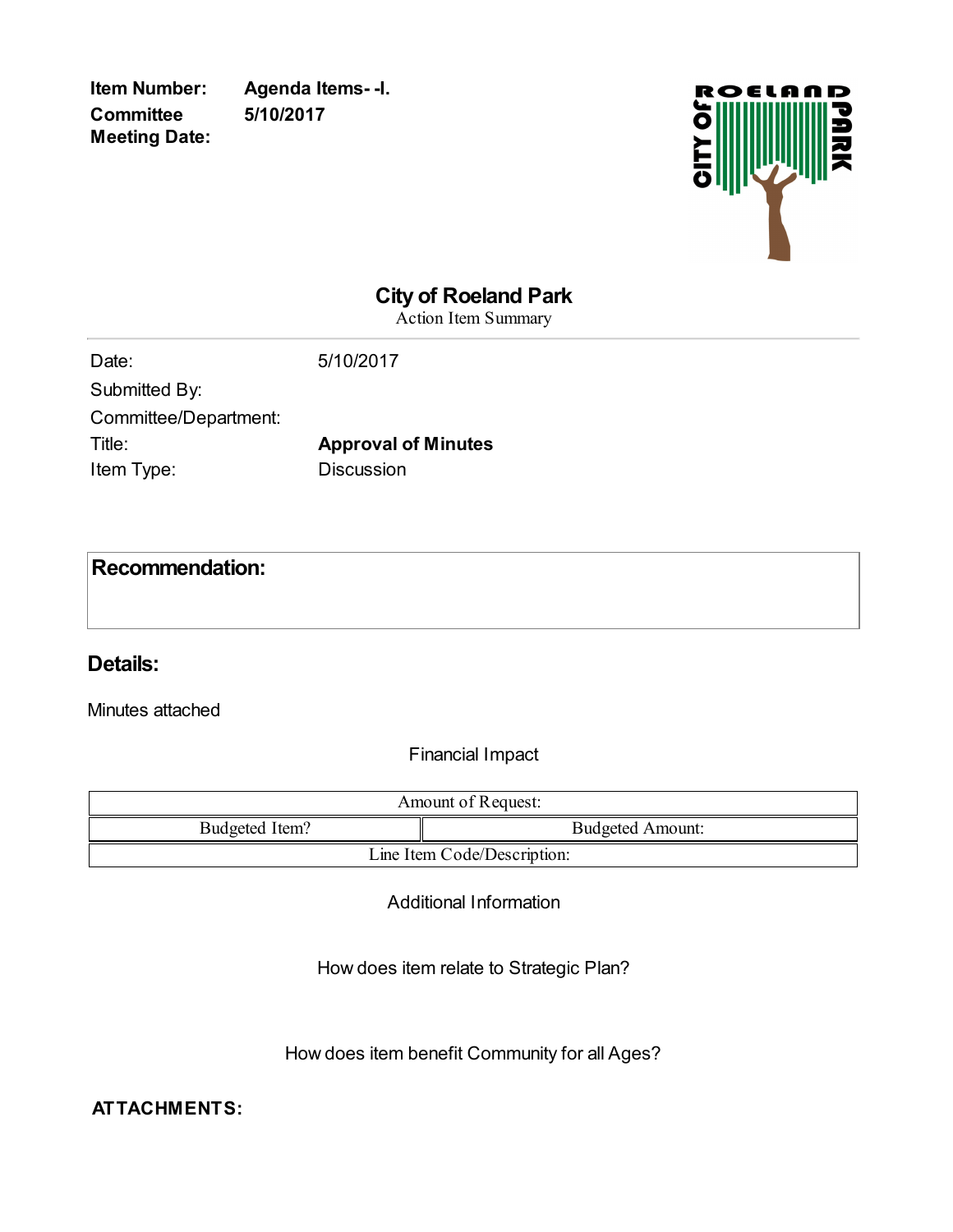Description

April 12, 2017

T y p e Cover Memo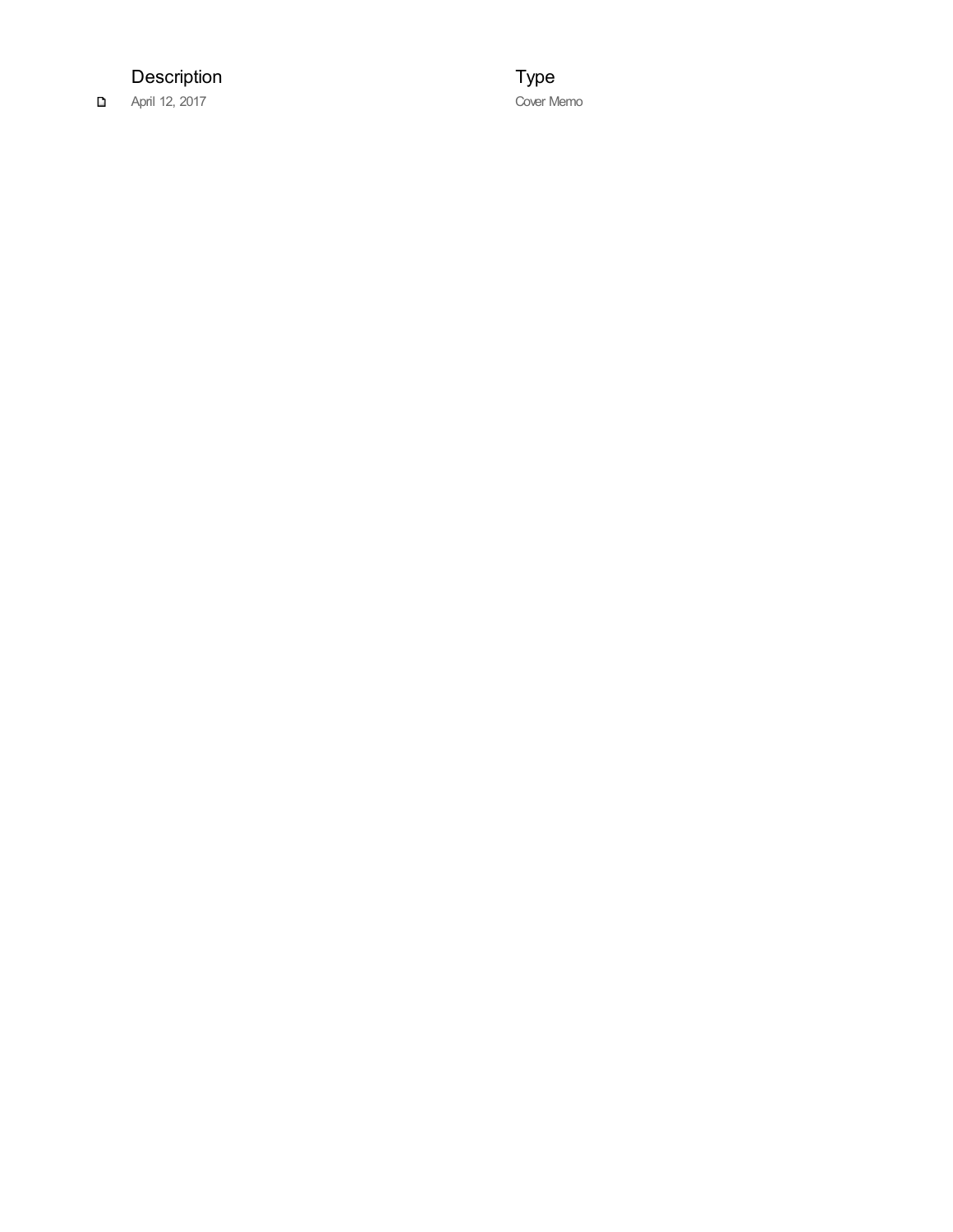**Agenda Economic Development Ad-Hoc Committee** CITY of ROELAND PARK **Wednesday, April 10, 2017; 9:00am Roeland Park City Hall**

#### **Committee Members**

Mayor Joel Marquardt Michael Rhoades Michael Poppa Erin Thompson

#### **Guests**

Keith Moody Jennifer Jones-Lacy Dan McGee, SKW

- **I.** Approval of minutes
	- a. 3/8/17 minutes approved
- **II.** Development updates 30 min.
	- a. The Rocks (48<sup>th</sup> & Roe)
		- i. Zip KC feasibility study indicates need a hotel before can go forward
		- ii. Hotel group, Sunflower, has signed letter of intent.
		- iii. other potential prospects
		- iv. CIDs could be used for retaining walls
		- v. Asked for sanitary sewer advice from Pyramid and are going to ask them to do grading for driveway. Retaining wall along parking gives them different scenarios for parking. Grading plan will get finalized as sites get developed. Retaining wall, grading and sanitary sewer line costs have to be nailed down to determine if can do within TIF funds. If we get these done then close to being shovel ready.
		- vi. Lot 4 could be storm water detention and/or parking
		- vii. Land zoned residential so has to be re-zoned so need the preliminary development plan. See attached.
	- b. NE Johnson Drive & Roe
		- i. In process of getting it ready for re-zoning. Part not zoned (in Mission) part zoned residential.
		- ii. Traffic study -- Keith has given them direction.
- **III.** Plan committee site visit to The Rocks
	- a. 9 a.m. April 26, 2017
- **IV.** Roeland Park Business networking events update & next steps
	- a. Survey results (attached)
	- b. Those who responded wanted a networking event and the preference was for a morning meeting.
	- c. 8 a.m. First Thursday of November, February, May, August.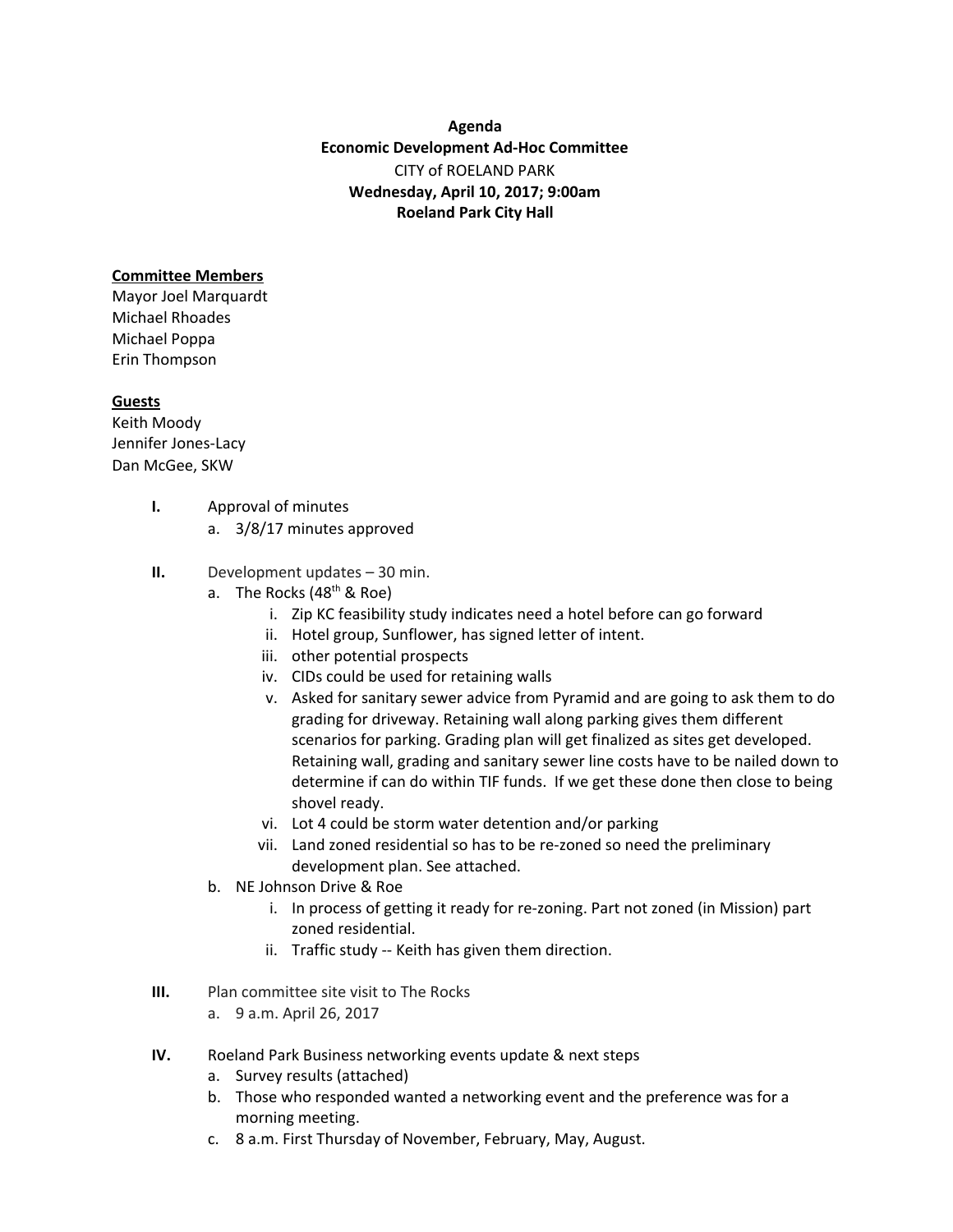- i. Nov. 2, 2017
- ii. Feb. 3, 2018
- iii. May 3, 2018
- iv. Aug. 2, 2018
- **V.** Updated 2017 committee meeting schedule (attached) review only.
- **VI.** Sidewalk plan -- committee will review. Jose will make this a priority.

#### **2017 updated meeting dates/times:**

| 12-Apr | 9:00 AM | to | 10:00 AM |
|--------|---------|----|----------|
| 26-Apr | 9:00 AM | t٥ | 10:00 AM |
| 10-May | 9:00 AM | to | 10:00 AM |
| 17-May | 8:00 AM | to | 10:00 AM |
| 7-Jun  | 8:00 AM | to | 10:00 AM |
| 21-Jun | 8:00 AM | to | 10:00 AM |
| 5-Jul  | 8:00 AM | to | 10:00 AM |
| 19-Jul | 8:00 AM | to | 10:00 AM |
| 2-Aug  | 8:00 AM | to | 10:00 AM |
| 16-Aug | 8:00 AM | to | 10:00 AM |
| 6-Sep  | 8:00 AM | to | 10:00 AM |
| 20-Sep | 8:00 AM | to | 10:00 AM |
| 4-Oct  | 8:00 AM | to | 10:00 AM |
| 18-Oct | 8:00 AM | to | 10:00 AM |
| 1-Nov  | 8:00 AM | to | 10:00 AM |
| 15-Nov | 8:00 AM | to | 10:00 AM |
| 6-Dec  | 8:00 AM | to | 10:00 AM |
| 20-Dec | 8:00 AM | to | 10:00 AM |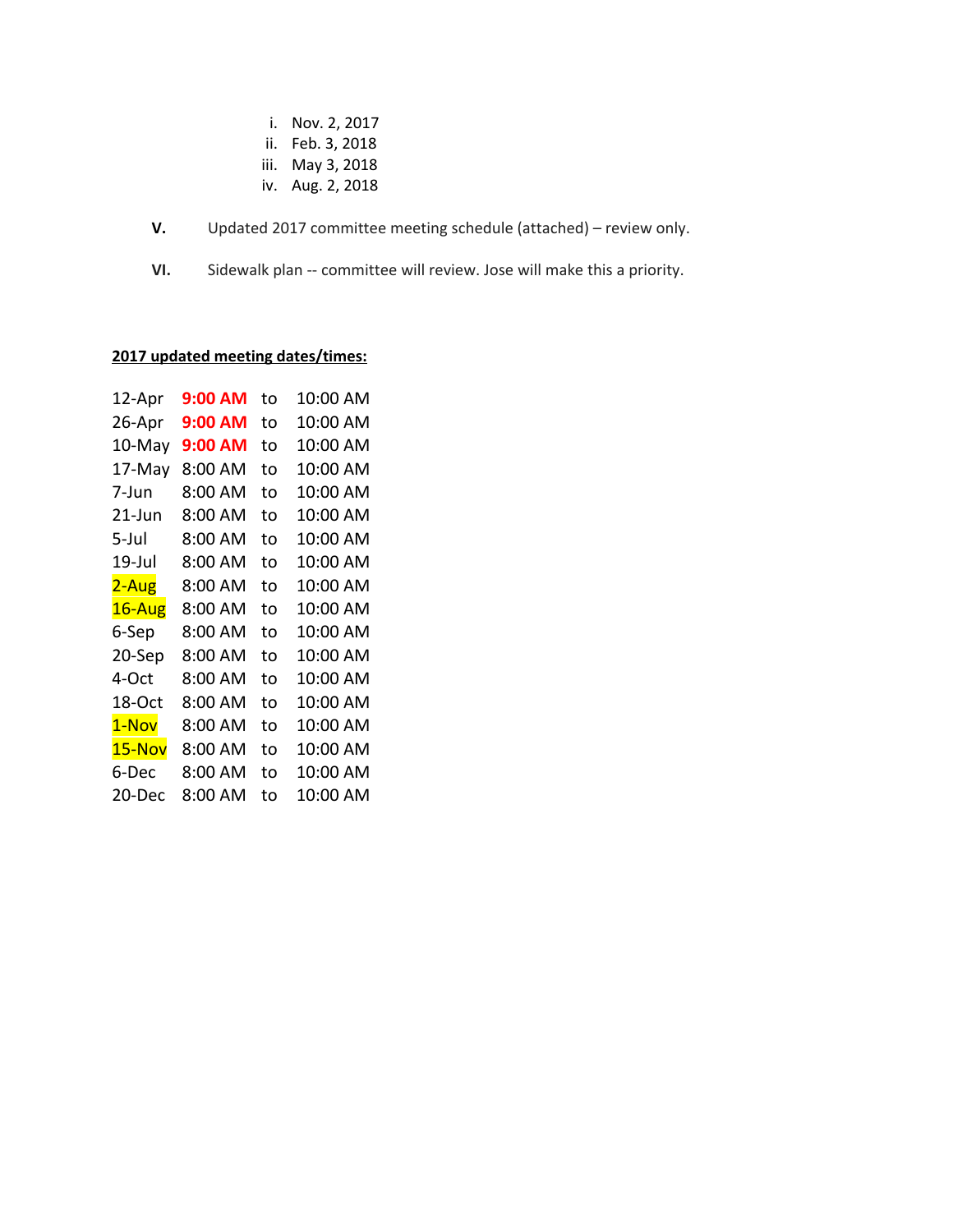**Item Number: Agenda Items- -II. 5/10/2017**



# **City of Roeland Park**

Action Item Summary

| Date:                 | 5/10/2017                            |
|-----------------------|--------------------------------------|
| Submitted By:         |                                      |
| Committee/Department: |                                      |
| Title:                | <b>Public Works Facility at RPCC</b> |
| Item Type:            | <b>Discussion</b>                    |
|                       |                                      |

## **Recommendation:**

# **Details:**

Staff to present refined information

Financial Impact

| Amount of Request:          |                         |  |
|-----------------------------|-------------------------|--|
| Budgeted Item?              | <b>Budgeted Amount:</b> |  |
| Line Item Code/Description: |                         |  |

Additional Information

How does item relate to Strategic Plan?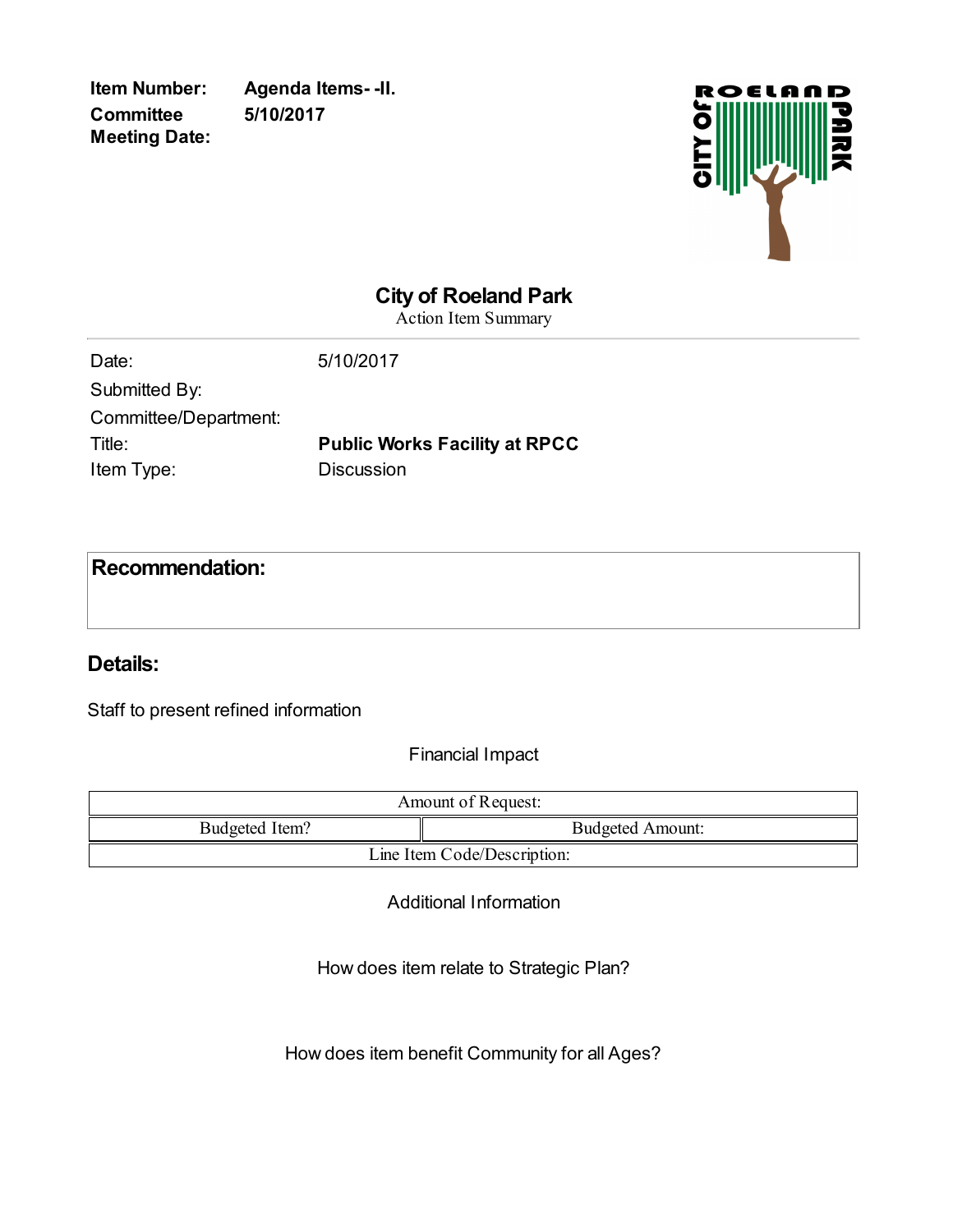**Item Number: Agenda Items- -III. 5/10/2017**



# **City of Roeland Park**

Action Item Summary

| Date:                 | 5/10/2017         |
|-----------------------|-------------------|
| Submitted By:         |                   |
| Committee/Department: |                   |
| Title:                | <b>CBC Update</b> |
| Item Type:            | <b>Discussion</b> |

### **Recommendation:**

### **Details:**

Updates to include Collier proposal for the NE corner of Johnson and Roe

Financial Impact

| Amount of Request:          |                         |  |
|-----------------------------|-------------------------|--|
| Budgeted Item?              | <b>Budgeted Amount:</b> |  |
| Line Item Code/Description: |                         |  |

Additional Information

How does item relate to Strategic Plan?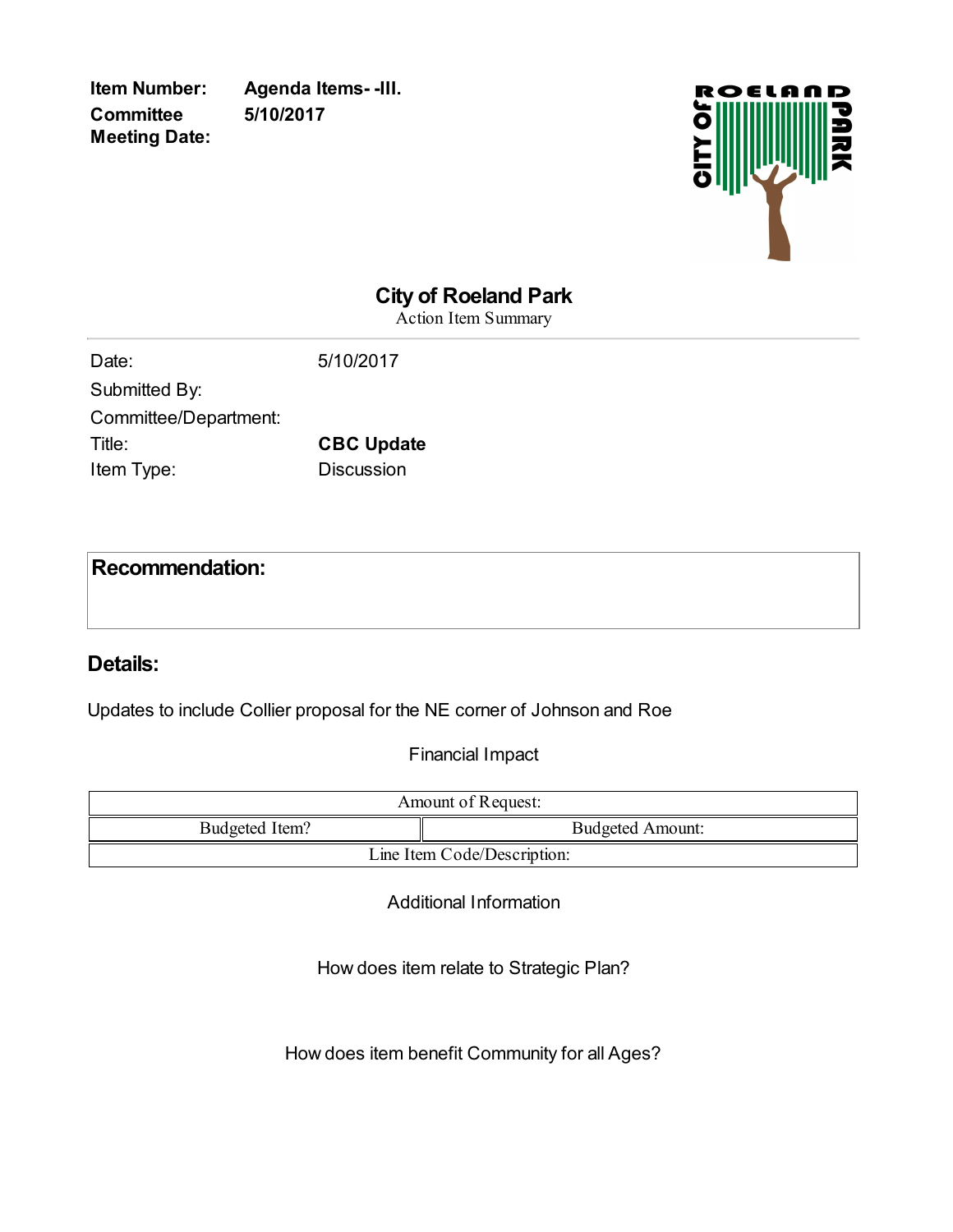**Item Number: Agenda Items- -IV. 5/10/2017**



### **City of Roeland Park**

Action Item Summary

| Date:                 | 5/10/2017                        |
|-----------------------|----------------------------------|
| Submitted By:         |                                  |
| Committee/Department: |                                  |
| Title:                | Name for Plat (NE Johnson & Roe) |
| Item Type:            | <b>Discussion</b>                |
|                       |                                  |

# **Recommendation:**

#### **Details:**

Ideas: The Boulevard The Roe Homestead The South Gateway The John Roe Home The Toll The Ramp The Clover(s) The Entryway 5700 Roe (Boulevard) The RJ (short for Roe & Johnson)

#### Financial Impact

| Amount of Request:          |                         |  |
|-----------------------------|-------------------------|--|
| Budgeted Item?              | <b>Budgeted Amount:</b> |  |
| Line Item Code/Description: |                         |  |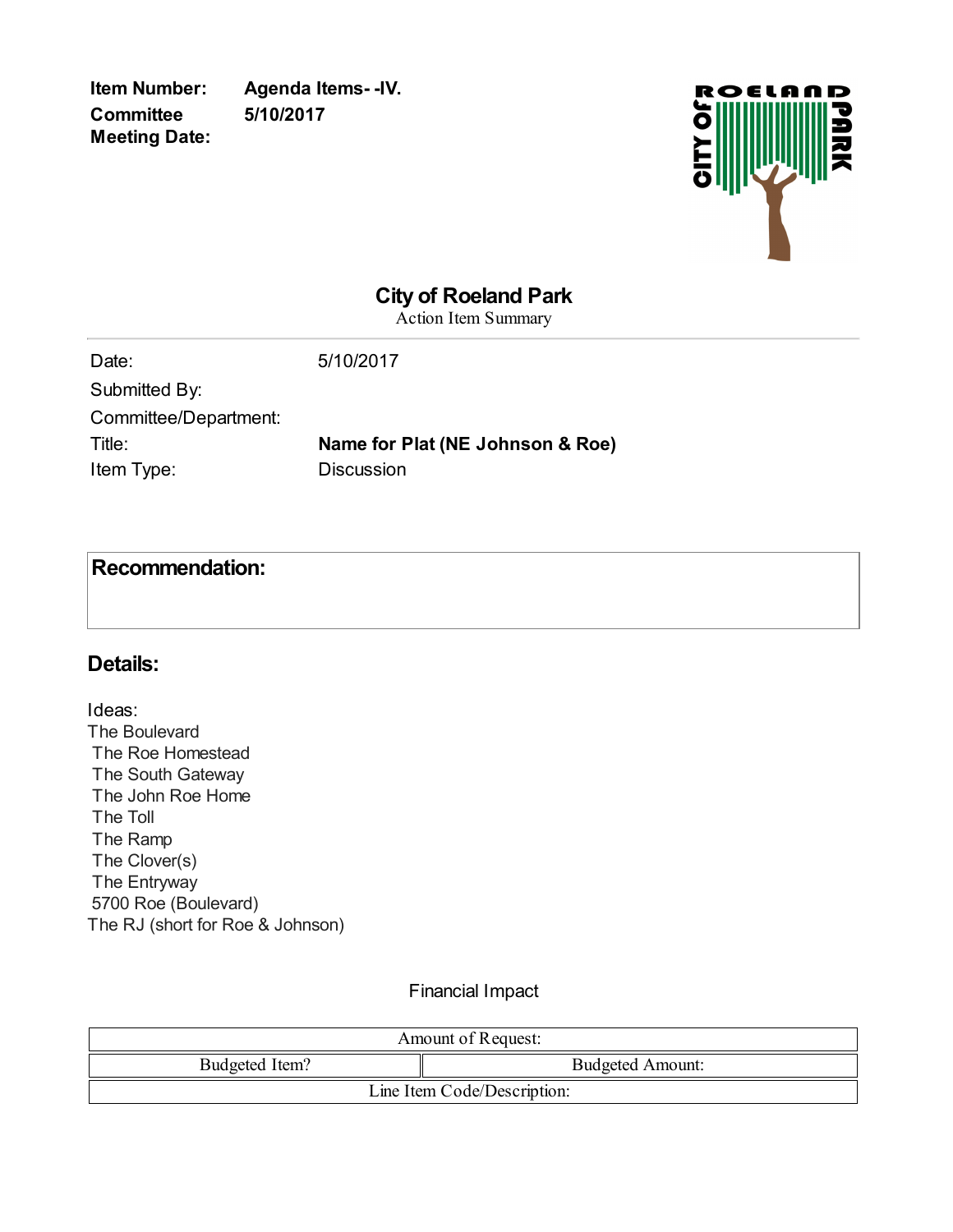Additional Information

How does item relate to Strategic Plan?